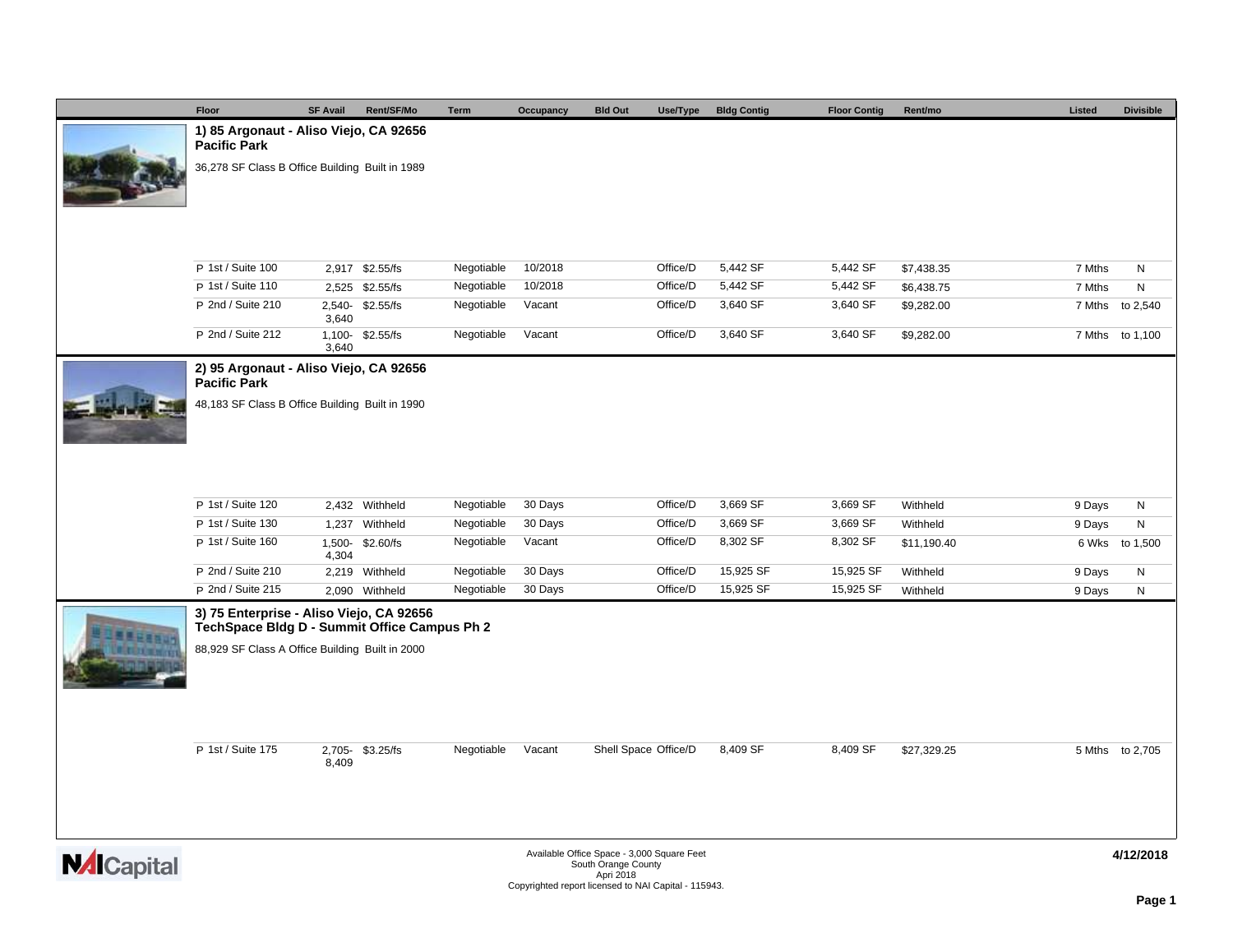|                    | Floor                                                                           | <b>SF Avail</b> | Rent/SF/Mo                         | <b>Term</b>              | Occupancy        | <b>Bld Out</b><br>Use/Type                                                                                                             | <b>Bldg Contig</b>     | <b>Floor Contig</b>    | Rent/mo                  | Listed            | <b>Divisible</b> |
|--------------------|---------------------------------------------------------------------------------|-----------------|------------------------------------|--------------------------|------------------|----------------------------------------------------------------------------------------------------------------------------------------|------------------------|------------------------|--------------------------|-------------------|------------------|
|                    | 4) 85 Enterprise - Aliso Viejo, CA 92656<br>Bldg C - Summit Office Campus Ph 2  |                 |                                    |                          |                  |                                                                                                                                        |                        |                        |                          |                   |                  |
|                    | 111,103 SF Class A Office Building Built in 2000                                |                 |                                    |                          |                  |                                                                                                                                        |                        |                        |                          |                   |                  |
|                    |                                                                                 |                 |                                    |                          |                  |                                                                                                                                        |                        |                        |                          |                   |                  |
|                    | P 4th / Suite 410<br>P 4th / Suite 420                                          |                 | 2,023 \$3.25/fs                    | Negotiable               | Vacant           | Office/D                                                                                                                               | 10,041 SF<br>10,041 SF | 10,041 SF              | \$6,574.75               | 26 Mths           | N                |
|                    | P 4th / Suite 430                                                               |                 | 1,358 \$3.25/fs<br>2,022 \$3.25/fs | Negotiable<br>Negotiable | Vacant<br>Vacant | Office/D<br>Office/D                                                                                                                   | 10,041 SF              | 10,041 SF<br>10,041 SF | \$4,413.50<br>\$6,571.50 | 13 Mths<br>8 Mths | ${\sf N}$<br>N   |
|                    | 5) 95 Enterprise - Aliso Viejo, CA 92656<br>Bldg B - Summit Office Campus Ph 1  |                 |                                    |                          |                  |                                                                                                                                        |                        |                        |                          |                   |                  |
|                    | 86,676 SF Class A Office Building Built in 1998                                 |                 |                                    |                          |                  |                                                                                                                                        |                        |                        |                          |                   |                  |
|                    | P 3rd / Suite 360<br>P 3rd / Suite 370                                          |                 | 1,561 \$3.25/fs                    | Negotiable               | Vacant           | Partial Build-Office/D<br>Out<br>Partial Build-Office/D                                                                                | 4,097 SF               | 4,097 SF               | \$5,073.25               | 9 Mths            | ${\sf N}$        |
|                    |                                                                                 |                 | 2,536 \$3.25/fs                    | Negotiable               | Vacant           | Out                                                                                                                                    | 4,097 SF               | 4,097 SF               | \$8,242.00               | 18 Mths           | N                |
|                    | 6) 101 Enterprise - Aliso Viejo, CA 92656<br>Bldg A - Summit Office Campus Ph 1 |                 |                                    |                          |                  |                                                                                                                                        |                        |                        |                          |                   |                  |
|                    | 80,352 SF Class A Office Building Built in 1998                                 |                 |                                    |                          |                  |                                                                                                                                        |                        |                        |                          |                   |                  |
|                    | P 3rd / Suite 300                                                               | 27,374          | 1,354- \$3.25/fs                   | Negotiable               | Vacant           | Full Build-OuOffice/D                                                                                                                  | 27,374 SF              | 27,374 SF              | \$88,965.50              |                   | 20 Mths to 1,354 |
|                    |                                                                                 |                 |                                    |                          |                  |                                                                                                                                        |                        |                        |                          |                   |                  |
| <b>NAI</b> Capital |                                                                                 |                 |                                    |                          |                  | Available Office Space - 3,000 Square Feet<br>South Orange County<br>Apri 2018<br>Copyrighted report licensed to NAI Capital - 115943. |                        |                        |                          |                   | 4/12/2018        |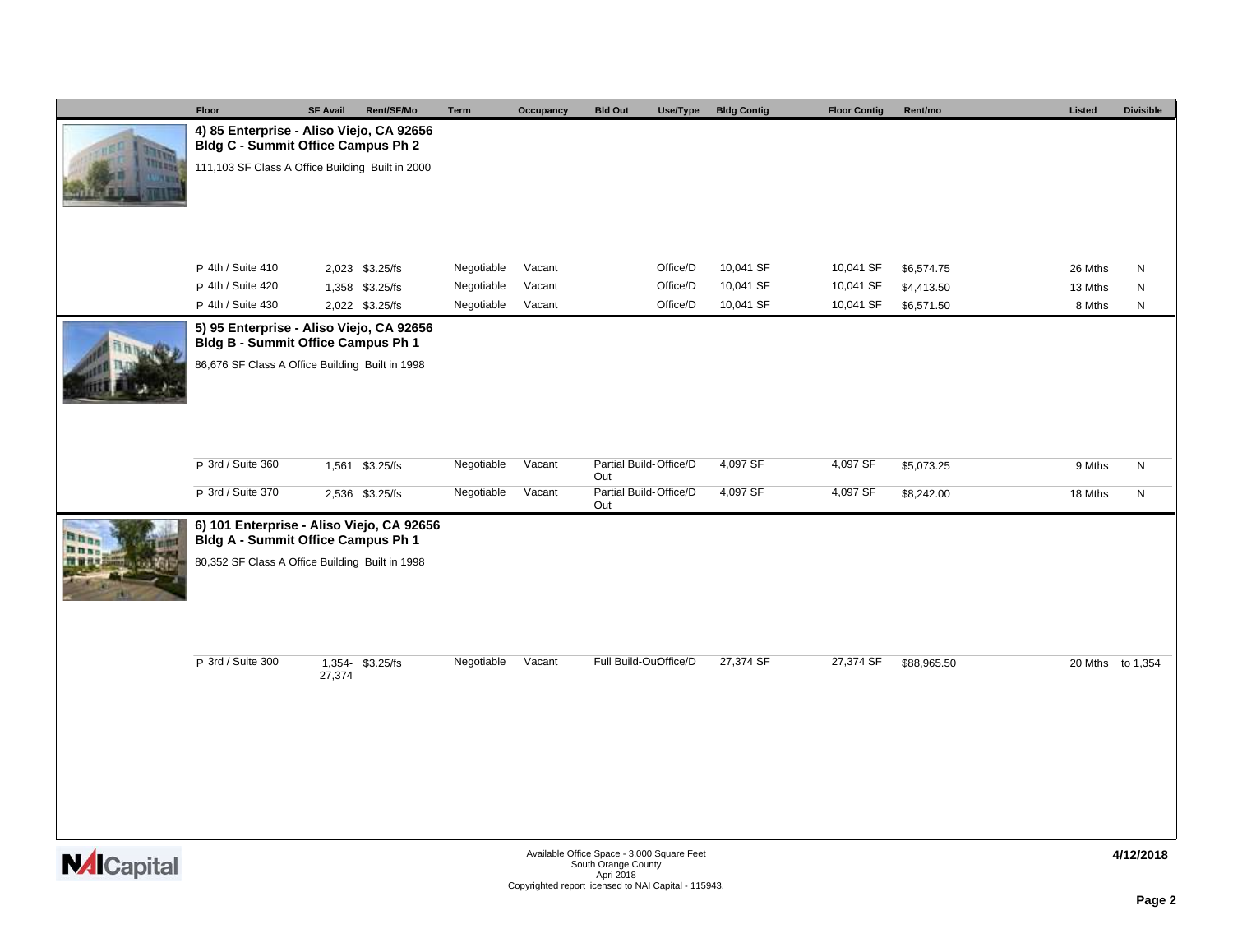|                 | Floor                                                                            | <b>SF Avail</b> | Rent/SF/Mo      | Term       | Occupancy | <b>Bld Out</b>                             | Use/Type | <b>Bldg Contig</b> | <b>Floor Contig</b> | Rent/mo    | Listed  | <b>Divisible</b> |
|-----------------|----------------------------------------------------------------------------------|-----------------|-----------------|------------|-----------|--------------------------------------------|----------|--------------------|---------------------|------------|---------|------------------|
|                 | 7) 6 Liberty - Aliso Viejo, CA 92656                                             |                 |                 |            |           |                                            |          |                    |                     |            |         |                  |
|                 | Bldg A - Liberty Plaza<br>29,060 SF Class B Office Building Built in 2001        |                 |                 |            |           |                                            |          |                    |                     |            |         |                  |
|                 |                                                                                  |                 |                 |            |           |                                            |          |                    |                     |            |         |                  |
|                 |                                                                                  |                 |                 |            |           |                                            |          |                    |                     |            |         |                  |
|                 |                                                                                  |                 |                 |            |           |                                            |          |                    |                     |            |         |                  |
|                 |                                                                                  |                 |                 |            |           |                                            |          |                    |                     |            |         |                  |
|                 | P 1st / Suite FI 1 /<br>Ste 125                                                  |                 | 2,915 \$2.15/fs | Negotiable | Vacant    |                                            | Office/D | 14,560 SF          | 14,560 SF           | \$6,267.25 | 8 Mths  | N                |
|                 | P 1st / Suite FI 1 /<br>Ste 150                                                  |                 | 2,105 \$2.15/fs | Negotiable | Vacant    |                                            | Office/D | 14,560 SF          | 14,560 SF           | \$4,525.75 | 8 Mths  | $\mathsf{N}$     |
|                 | 8) 130 Vantis - Aliso Viejo, CA 92656                                            |                 |                 |            |           |                                            |          |                    |                     |            |         |                  |
|                 | Vantis                                                                           |                 |                 |            |           |                                            |          |                    |                     |            |         |                  |
|                 | 78,368 SF Class A Office Building Built in 2007                                  |                 |                 |            |           |                                            |          |                    |                     |            |         |                  |
|                 |                                                                                  |                 |                 |            |           |                                            |          |                    |                     |            |         |                  |
|                 |                                                                                  |                 |                 |            |           |                                            |          |                    |                     |            |         |                  |
|                 |                                                                                  |                 |                 |            |           |                                            |          |                    |                     |            |         |                  |
|                 | P 1st / Suite 155                                                                |                 | 1,179 \$3.15/fs | Negotiable | Vacant    |                                            | Office/D | 4,178 SF           | 4,178 SF            | \$3,713.85 | 10 Mths | N                |
|                 | P 1st / Suite 160/165                                                            |                 | 2,999 \$3.15/fs | Negotiable | Vacant    |                                            | Office/D | 4,178 SF           | 4,178 SF            | \$9,446.85 | 10 Mths | N                |
|                 | 9) 23046 Avenida de la Carlota - Laguna Hills, CA 92653<br><b>Spectrum Tower</b> |                 |                 |            |           |                                            |          |                    |                     |            |         |                  |
|                 | 120,146 SF Class B Office Building Built in 1983                                 |                 |                 |            |           |                                            |          |                    |                     |            |         |                  |
|                 |                                                                                  |                 |                 |            |           |                                            |          |                    |                     |            |         |                  |
|                 |                                                                                  |                 |                 |            |           |                                            |          |                    |                     |            |         |                  |
|                 |                                                                                  |                 |                 |            |           |                                            |          |                    |                     |            |         |                  |
|                 | P 2nd / Suite 200                                                                |                 | 2,969 \$2.85/fs | $3-5$ yrs  | 60 Days   |                                            | Office/N | 6,082 SF           | 6,082 SF            | \$8,461.65 | 6 Mths  | N                |
|                 |                                                                                  |                 |                 |            |           |                                            |          |                    |                     |            |         |                  |
|                 |                                                                                  |                 |                 |            |           |                                            |          |                    |                     |            |         |                  |
|                 |                                                                                  |                 |                 |            |           |                                            |          |                    |                     |            |         |                  |
|                 |                                                                                  |                 |                 |            |           |                                            |          |                    |                     |            |         |                  |
|                 |                                                                                  |                 |                 |            |           |                                            |          |                    |                     |            |         |                  |
|                 |                                                                                  |                 |                 |            |           |                                            |          |                    |                     |            |         |                  |
|                 |                                                                                  |                 |                 |            |           |                                            |          |                    |                     |            |         |                  |
|                 |                                                                                  |                 |                 |            |           |                                            |          |                    |                     |            |         |                  |
| <b>Material</b> |                                                                                  |                 |                 |            |           | Available Office Space - 3,000 Square Feet |          |                    |                     |            |         | 4/12/2018        |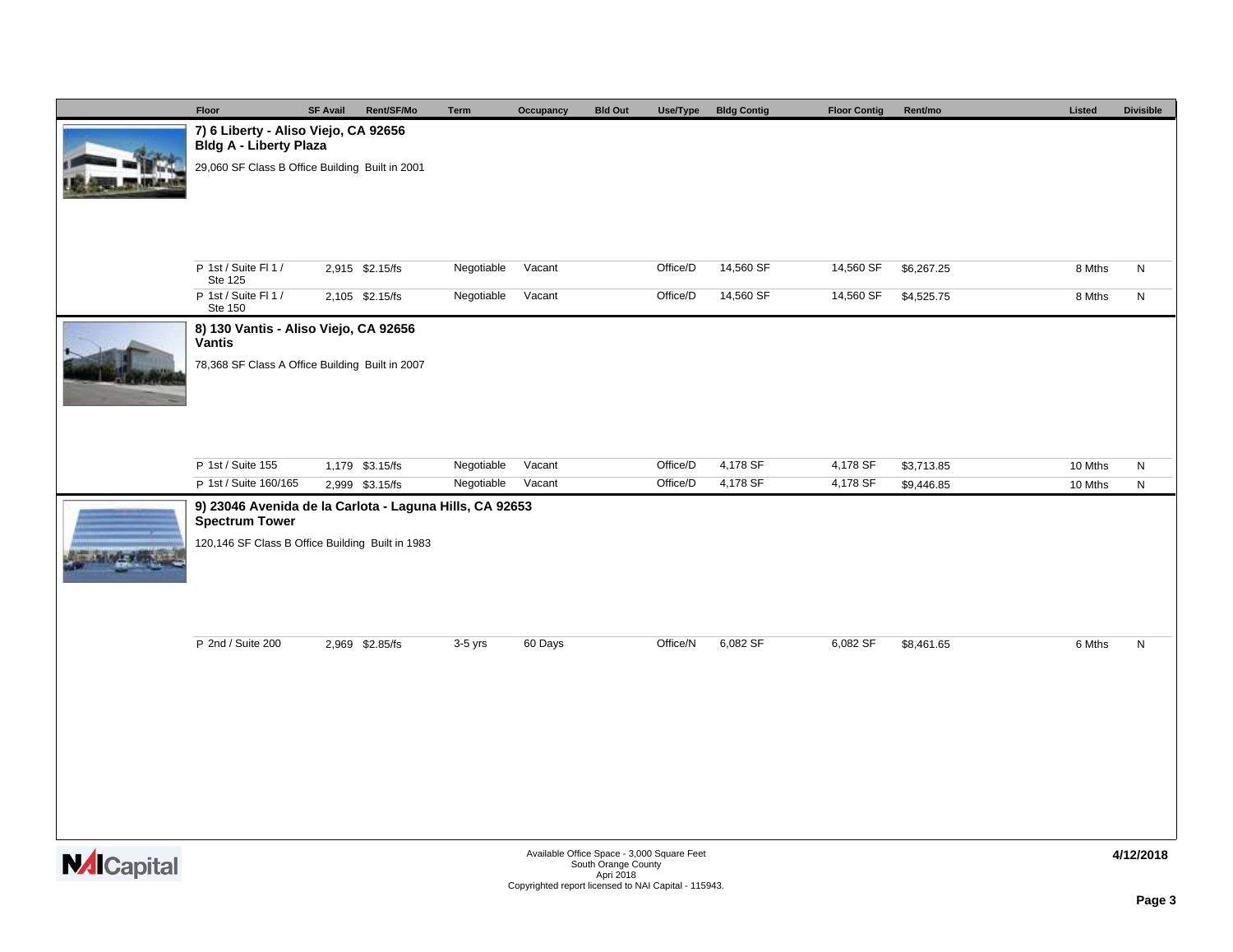| Floor                                                                                 | <b>SF Avail</b> | Rent/SF/Mo      | Term       | Occupancy | <b>Bld Out</b><br>Use/Type     | <b>Bldg Contig</b> | <b>Floor Contig</b> | Rent/mo     | Listed   | <b>Divisible</b> |  |  |
|---------------------------------------------------------------------------------------|-----------------|-----------------|------------|-----------|--------------------------------|--------------------|---------------------|-------------|----------|------------------|--|--|
| 10) 24422 Avenida de la Carlota - Laguna Hills, CA 92653<br><b>Oakbrook Plaza</b>     |                 |                 |            |           |                                |                    |                     |             |          |                  |  |  |
| 119,927 SF Class A Office Building Renovated in 2003 Built in 1983                    |                 |                 |            |           |                                |                    |                     |             |          |                  |  |  |
| P 4th / Suite 440                                                                     | 5,036           | 1,400-\$2.85/fs | Negotiable | Vacant    | Office/D                       | 5,036 SF           | 5,036 SF            | \$14,352.60 |          | 4 Mths to 1,400  |  |  |
| 11) 23961 Calle de la Magdalena - Laguna Hills, CA 92653<br><b>Saddleback Medical</b> |                 |                 |            |           |                                |                    |                     |             |          |                  |  |  |
| 135,904 SF Class A Medical Building Renovated in 2017 Built in 1980                   |                 |                 |            |           |                                |                    |                     |             |          |                  |  |  |
| P 2nd / Suite 200                                                                     |                 | 2,628 Withheld  | $3-5$ yrs  | Vacant    | Full Build-OuOff/Med/D         | 8,450 SF           | 8,450 SF            | Withheld    | 62 Mths  | N                |  |  |
| P 2nd / Suite 205                                                                     |                 | 1,909 Withheld  | $3-5$ yrs  | Vacant    | Full Build-OuOff/Med/D         | 8,450 SF           | 8,450 SF            | Withheld    | 24 Mths  | N                |  |  |
| P 2nd / Suite 207                                                                     |                 | 1,180 Withheld  | $3-5$ yrs  | Vacant    | Full Build-OuOff/Med/D         | 8,450 SF           | 8,450 SF            | Withheld    | 46 Mths  | N                |  |  |
| P 2nd / Suite 217                                                                     |                 | 2,733 Withheld  | $3-5$ yrs  | Vacant    | Partial Build-Off/Med/D<br>Out | 8,450 SF           | 8,450 SF            | Withheld    | 93 Mths  | N                |  |  |
| P 3rd / Suite 300-305                                                                 |                 | 2,838 Withheld  | $3-5$ yrs  | Vacant    | Partial Build-Off/Med/D<br>Out | 12,493 SF          | 12,493 SF           | Withheld    | 42 Mths  | N                |  |  |
| P 3rd / Suite 332                                                                     |                 | 1,393 Withheld  | $3-5$ yrs  | Vacant    | Partial Build-Off/Med/D<br>Out | 12,493 SF          | 12,493 SF           | Withheld    | 101 Mths | N                |  |  |
| P 4th / Suite 402                                                                     |                 | 1,803 Withheld  | $3-5$ yrs  | Vacant    | Partial Build-Off/Med/D<br>Out | 5,740 SF           | 5,740 SF            | Withheld    | 98 Mths  | N                |  |  |
| P 4th / Suite 403                                                                     |                 | 1,185 Withheld  | $3-5$ yrs  | Vacant    | Partial Build-Off/Med/D<br>Out | 6,677 SF           | 6,677 SF            | Withheld    | 19 Mths  | N                |  |  |
| P 4th / Suite 405                                                                     |                 | 1,311 Withheld  | $3-5$ yrs  | Vacant    | Partial Build-Off/Med/D<br>Out | 6,677 SF           | 6,677 SF            | Withheld    | 24 Mths  | N                |  |  |
|                                                                                       |                 |                 |            |           |                                |                    |                     |             |          |                  |  |  |

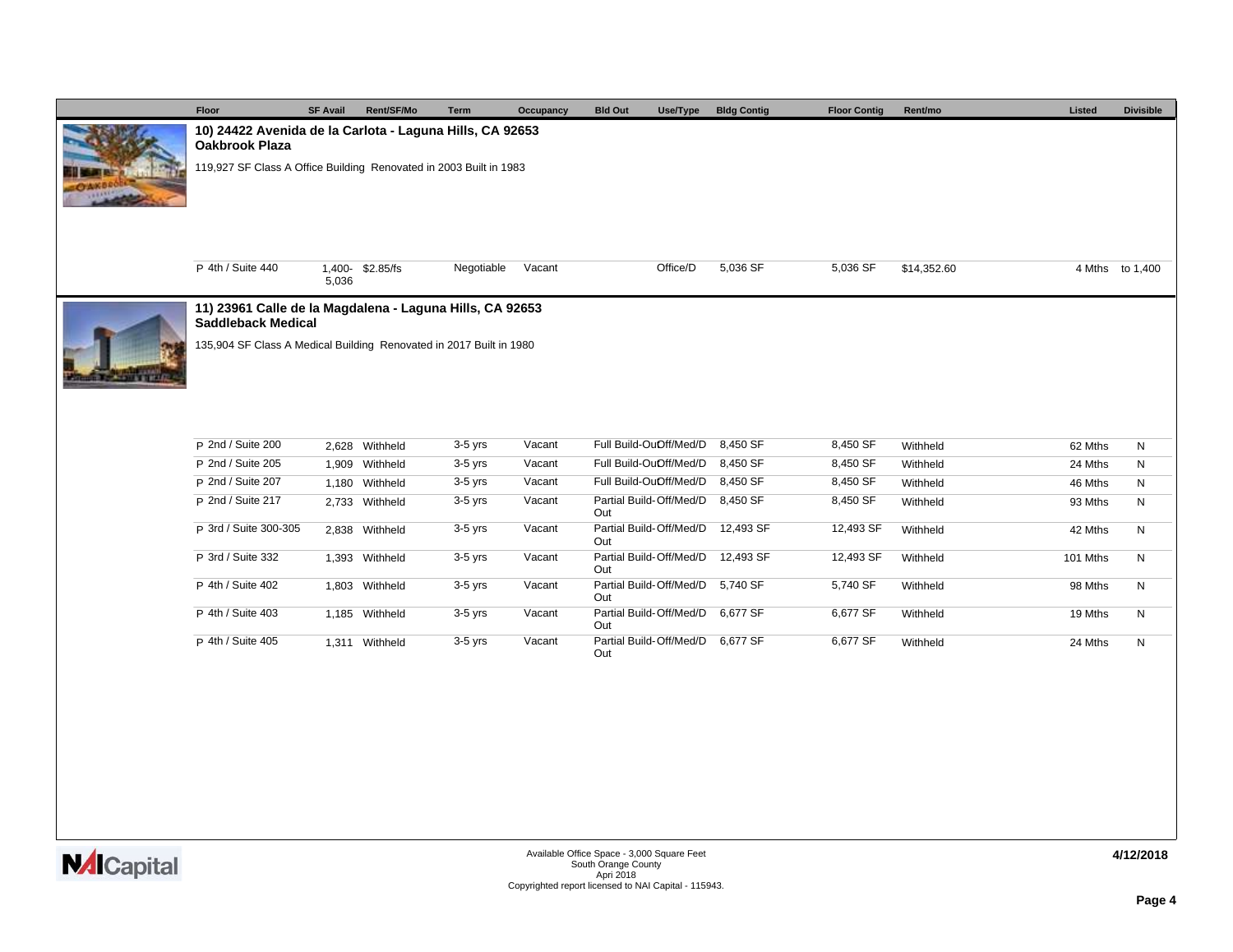|                    | Floor                                                                                                | <b>SF Avail</b> | Rent/SF/Mo      | <b>Term</b> | Occupancy | <b>Bld Out</b><br>Use/Type                                                     | <b>Bldg Contig</b> | <b>Floor Contig</b> | Rent/mo    | Listed           | <b>Divisible</b> |
|--------------------|------------------------------------------------------------------------------------------------------|-----------------|-----------------|-------------|-----------|--------------------------------------------------------------------------------|--------------------|---------------------|------------|------------------|------------------|
|                    | 12) 24012 Calle de la Plata - Laguna Hills, CA 92653<br><b>Saddleback Financial Center</b>           |                 |                 |             |           |                                                                                |                    |                     |            |                  |                  |
|                    | 72,928 SF Class B Medical Building Renovated in 2003 Built in 1982                                   |                 |                 |             |           |                                                                                |                    |                     |            |                  |                  |
|                    | P 3rd / Suite 320                                                                                    |                 | 2,096 Withheld  | Negotiable  | Vacant    | Off/Med/D                                                                      | 4,449 SF           | 4,449 SF            | Withheld   | 12 Mths          | N                |
|                    | P 4th / Suite 410                                                                                    |                 | 2,276 Withheld  | Negotiable  | 30 Days   | Off/Med/D                                                                      | 4,590 SF           | 4,590 SF            | Withheld   | 51 Mths          | N                |
|                    | P 4th / Suite 430                                                                                    |                 | 1,414 Withheld  | Negotiable  | Vacant    | Off/Med/D                                                                      | 4,590 SF           | 4,590 SF            | Withheld   | 51 Mths          | N                |
|                    | P 4th / Suite 460                                                                                    |                 | 900 Withheld    | Negotiable  | Vacant    | Partial Build-Off/Med/D<br>Out                                                 | 4,590 SF           | 4,590 SF            | Withheld   | 7 Mths           | ${\sf N}$        |
|                    | 13) 24022 Calle de la Plata - Laguna Hills, CA 92653<br>The Laguna Building                          |                 |                 |             |           |                                                                                |                    |                     |            |                  |                  |
|                    | 57,057 SF Class B Medical Building Built in 1983                                                     |                 |                 |             |           |                                                                                |                    |                     |            |                  |                  |
|                    | $E$ 2nd / Suite 200                                                                                  | 12,300          | 2,000- Withheld | Negotiable  | Vacant    | Full Build-OuOff/Med/D 12,300 SF                                               |                    | 12,300 SF           | Withheld   | 48 Mths to 2,000 |                  |
|                    | 14) 24361 El Toro Rd - Laguna Hills, CA 92637<br>Laguna Woods Shopping Plaza                         |                 |                 |             |           |                                                                                |                    |                     |            |                  |                  |
|                    | <b>Corner of Moulton &amp; El Toro Rd</b><br>48,013 SF Class B (Strip Center) Building Built in 2001 |                 |                 |             |           |                                                                                |                    |                     |            |                  |                  |
|                    | P 1st / Suite 160                                                                                    |                 | 2,400 \$2.35/fs | $1-5$ yrs   | 60 Days   | Off/Med/D                                                                      | 5,000 SF           | 5,000 SF            | \$5,640.00 | 12 Mths          | ${\sf N}$        |
|                    | P 1st / Suite 165                                                                                    |                 | 2,600 \$2.35/fs | $1-5$ yrs   | 60 Days   | Off/Med/D                                                                      | 5,000 SF           | 5,000 SF            | \$6,110.00 | 12 Mths          | N                |
|                    | P 2nd / Suite 245                                                                                    |                 | 2,100 \$2.35/fs | $1-5$ yrs   | Vacant    | Office/D                                                                       | 5,100 SF           | 5,100 SF            | \$4,935.00 | 5 Wks            | ${\sf N}$        |
|                    | P 2nd / Suite 250                                                                                    |                 | 3,000 \$2.35/fs | $1-5$ yrs   | Vacant    | Office/D                                                                       | 5,100 SF           | 5,100 SF            | \$7,050.00 | 4 Mths           | N                |
| <b>NAI</b> Capital |                                                                                                      |                 |                 |             |           | Available Office Space - 3,000 Square Feet<br>South Orange County<br>Apri 2018 |                    |                     |            |                  | 4/12/2018        |

South Orange County<br>Apri 2018<br>Copyrighted report licensed to NAI Capital - 115943.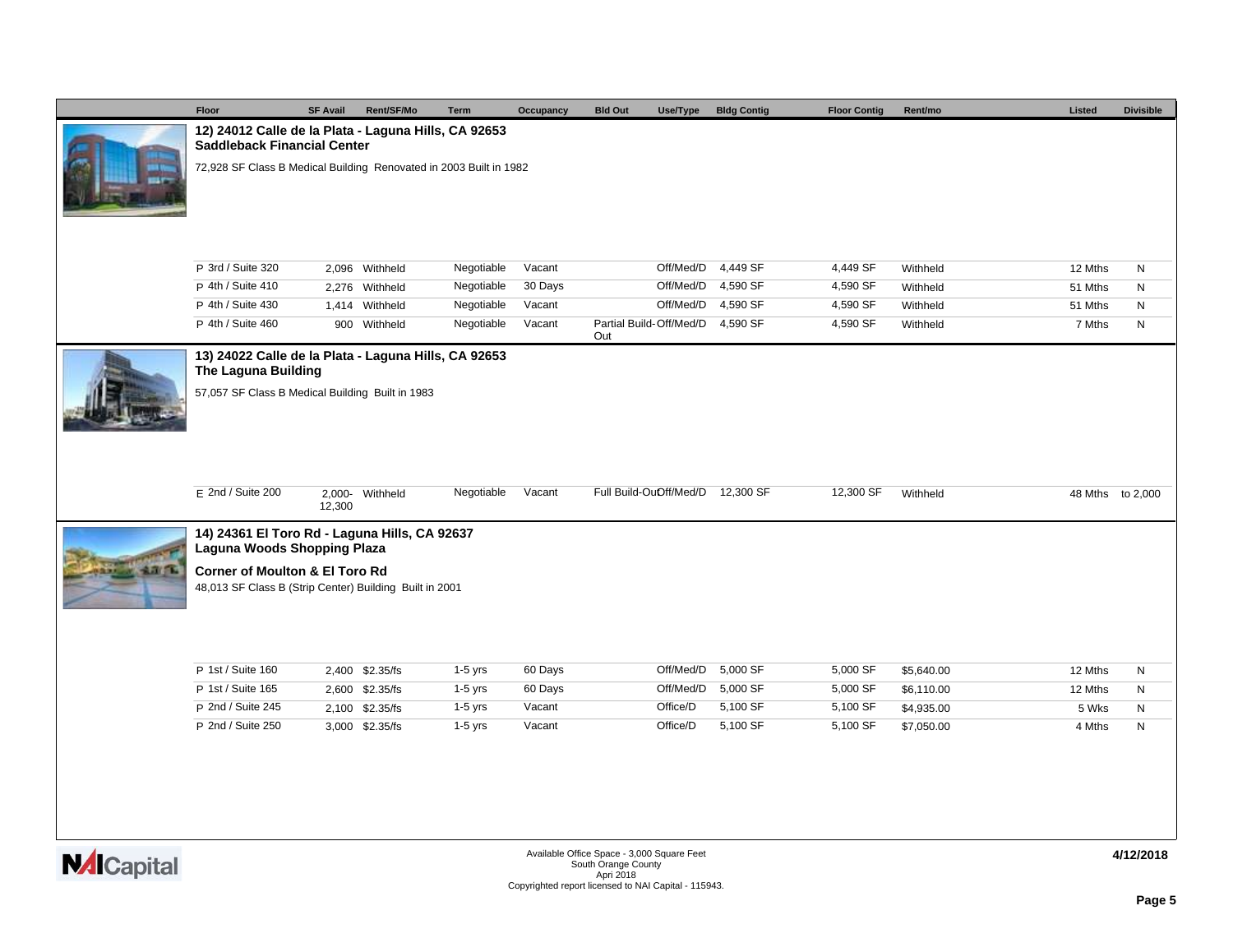|                 | Floor                                                                                                                | <b>SF Avail</b> | Rent/SF/Mo       | Term       | Occupancy | <b>Bld Out</b><br>Use/Type    | <b>Bldg Contig</b> | <b>Floor Contig</b> | Rent/mo    | Listed           | <b>Divisible</b> |
|-----------------|----------------------------------------------------------------------------------------------------------------------|-----------------|------------------|------------|-----------|-------------------------------|--------------------|---------------------|------------|------------------|------------------|
|                 | 15) 23201 Mill Creek Dr - Laguna Hills, CA 92653<br><b>Professional Land Plaza</b>                                   |                 |                  |            |           |                               |                    |                     |            |                  |                  |
|                 | 27,100 SF Class B Office Building Renovated in 1992 Built in 1982                                                    |                 |                  |            |           |                               |                    |                     |            |                  |                  |
|                 |                                                                                                                      |                 |                  |            |           |                               |                    |                     |            |                  |                  |
|                 | P 1st / Suite 100                                                                                                    |                 | 1,210 \$1.95/fs  | $2-5$ yrs  | Vacant    | Partial Build-Office/D<br>Out | 11,788 SF          | 4,569 SF            | \$2,359.50 | 85 Mths          | N                |
|                 | P 1st / Suite 120                                                                                                    |                 | 1,184 \$1.95/fs  | Negotiable | Vacant    | Office/D                      | 11,788 SF          | 4,569 SF            | \$2,308.80 | 2 Days           | ${\sf N}$        |
|                 | P 1st / Suite 140                                                                                                    |                 | 2,175 \$1.95/fs  | $1-5$ yrs  | Vacant    | Office/D                      | 11,788 SF          | 4,569 SF            | \$4,241.25 | 12 Mths          | ${\sf N}$        |
|                 | 16) 23332 Mill Creek Dr - Laguna Hills, CA 92653<br>Bldg E - HERE<br>52,144 SF Class B Office Building Built in 1989 |                 |                  |            |           |                               |                    |                     |            |                  |                  |
|                 | P 1st / Suite 150                                                                                                    | 5,486           | 1,991- Withheld  | $1-5$ yrs  | Vacant    | Partial Build-Office/D<br>Out | 5,486 SF           | 5,486 SF            | Withheld   | 47 Mths to 1,991 |                  |
|                 | 17) 32451 Golden Lantern St - Laguna Niguel, CA 92677                                                                |                 |                  |            |           |                               |                    |                     |            |                  |                  |
|                 | <b>Ocean Ranch Village II</b>                                                                                        |                 |                  |            |           |                               |                    |                     |            |                  |                  |
|                 | <b>NWC of Camino del Avion</b><br>45,000 SF Class B Office Building Built in 2001                                    |                 |                  |            |           |                               |                    |                     |            |                  |                  |
|                 | P 3rd / Suite 306                                                                                                    |                 | 988 \$2.95/nnn   | Negotiable | 09/2018   | Office/D                      | 5,257 SF           | 5,257 SF            | \$2,914.60 | 2 Mths           | N                |
|                 | P 3rd / Suite 307                                                                                                    |                 | 990 \$2.95/nnn   | Negotiable | 05/2018   | Office/D                      | 5,257 SF           | 5,257 SF            | \$2,920.50 | 17 Mths          | N                |
|                 | P 3rd / Suite 308                                                                                                    |                 | 2,413 \$2.95/nnn | Negotiable | 05/2018   | Office/D                      | 5,257 SF           | 5,257 SF            | \$7,118.35 | 17 Mths          | N                |
|                 | P 3rd / Suite 309                                                                                                    |                 | 866 \$2.75/nnn   | Negotiable | 05/2018   | Office/D                      | 5,257 SF           | 5,257 SF            | \$2,381.50 | 17 Mths          | ${\sf N}$        |
|                 |                                                                                                                      |                 |                  |            |           |                               |                    |                     |            |                  |                  |
| <b>Material</b> |                                                                                                                      |                 |                  | 4/12/2018  |           |                               |                    |                     |            |                  |                  |

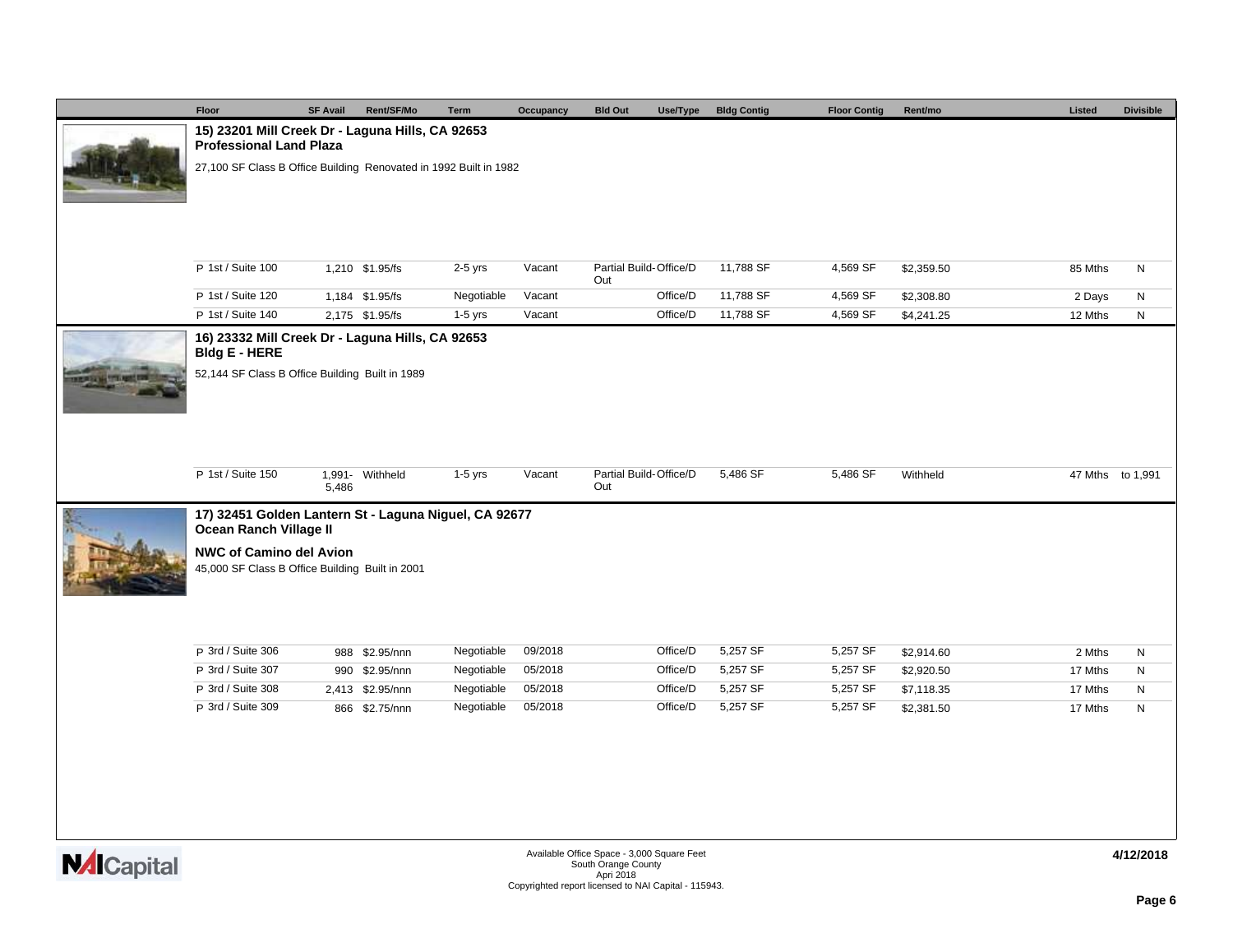| Floor                                                                                                                                   | <b>SF Avail</b> | Rent/SF/Mo                           | Term                     | Occupancy          | <b>Bld Out</b>                             | Use/Type               | <b>Bldg Contig</b>   | <b>Floor Contig</b>  | Rent/mo                  | Listed           | <b>Divisible</b> |
|-----------------------------------------------------------------------------------------------------------------------------------------|-----------------|--------------------------------------|--------------------------|--------------------|--------------------------------------------|------------------------|----------------------|----------------------|--------------------------|------------------|------------------|
| 18) 29982 lvy Glenn Dr - Laguna Niguel, CA 92677                                                                                        |                 |                                      |                          |                    |                                            |                        |                      |                      |                          |                  |                  |
| 21,303 SF Class B Office Building Built in 2006                                                                                         |                 |                                      |                          |                    |                                            |                        |                      |                      |                          |                  |                  |
|                                                                                                                                         |                 |                                      |                          |                    |                                            |                        |                      |                      |                          |                  |                  |
| P 2nd / Suite 202                                                                                                                       |                 | 2,211 \$2.25/fs                      | Negotiable               | 30 Days            |                                            | Office/D               | 3,966 SF             | 3,966 SF             | \$4,974.75               | 6 Wks            | ${\sf N}$        |
| P 2nd / Suite 204                                                                                                                       |                 | 1,755 \$2.25/fs                      | Negotiable               | 30 Days            |                                            | Office/D               | 3,966 SF             | 3,966 SF             | \$3,948.75               | 6 Wks            | ${\sf N}$        |
| 19) 24432 Muirlands Blvd - Lake Forest, CA 92630<br><b>Muirlands Medical Center</b><br>20,212 SF Class B Medical Building Built in 1984 |                 |                                      |                          |                    |                                            |                        |                      |                      |                          |                  |                  |
| P 2nd / Suite 219<br>P 2nd / Suite 221                                                                                                  |                 | 1,491 \$1.90/nnn<br>1,996 \$1.90/nnn | Negotiable<br>Negotiable | 06/2018<br>06/2018 |                                            | Off/Med/D<br>Off/Med/D | 6,797 SF<br>6,797 SF | 6,797 SF<br>6,797 SF | \$2,832.90<br>\$3,792.40 | 7 Mths<br>7 Mths | N<br>N           |
| P 2nd / Suite 223                                                                                                                       |                 | 1,222 \$1.90/nnn                     | Negotiable               | 06/2018            |                                            |                        | Off/Med/D 6,797 SF   | 6,797 SF             | \$2,321.80               | 7 Mths           | N                |
| P 2nd / Suite 227                                                                                                                       |                 | 2,088 \$1.90/nnn                     | Negotiable               | 06/2018            |                                            |                        | Off/Med/D 6,797 SF   | 6,797 SF             | \$3,967.20               | 7 Mths           | ${\sf N}$        |
| 20) 2 South Pointe Dr - Lake Forest, CA 92630<br><b>Spectrum Pointe</b><br>80,318 SF Class B Office Building Built in 1999              |                 |                                      |                          |                    |                                            |                        |                      |                      |                          |                  |                  |
| P 2nd / Suite 248                                                                                                                       |                 | 1,875 \$2.10/fs                      | Negotiable               | 90 Days            |                                            | Office/D               | 11,335 SF            | 11,335 SF            | \$3,937.50               | 5 Mths           | N                |
|                                                                                                                                         |                 |                                      |                          |                    | Available Office Space - 3,000 Square Feet |                        |                      |                      |                          |                  | 4/12/2018        |

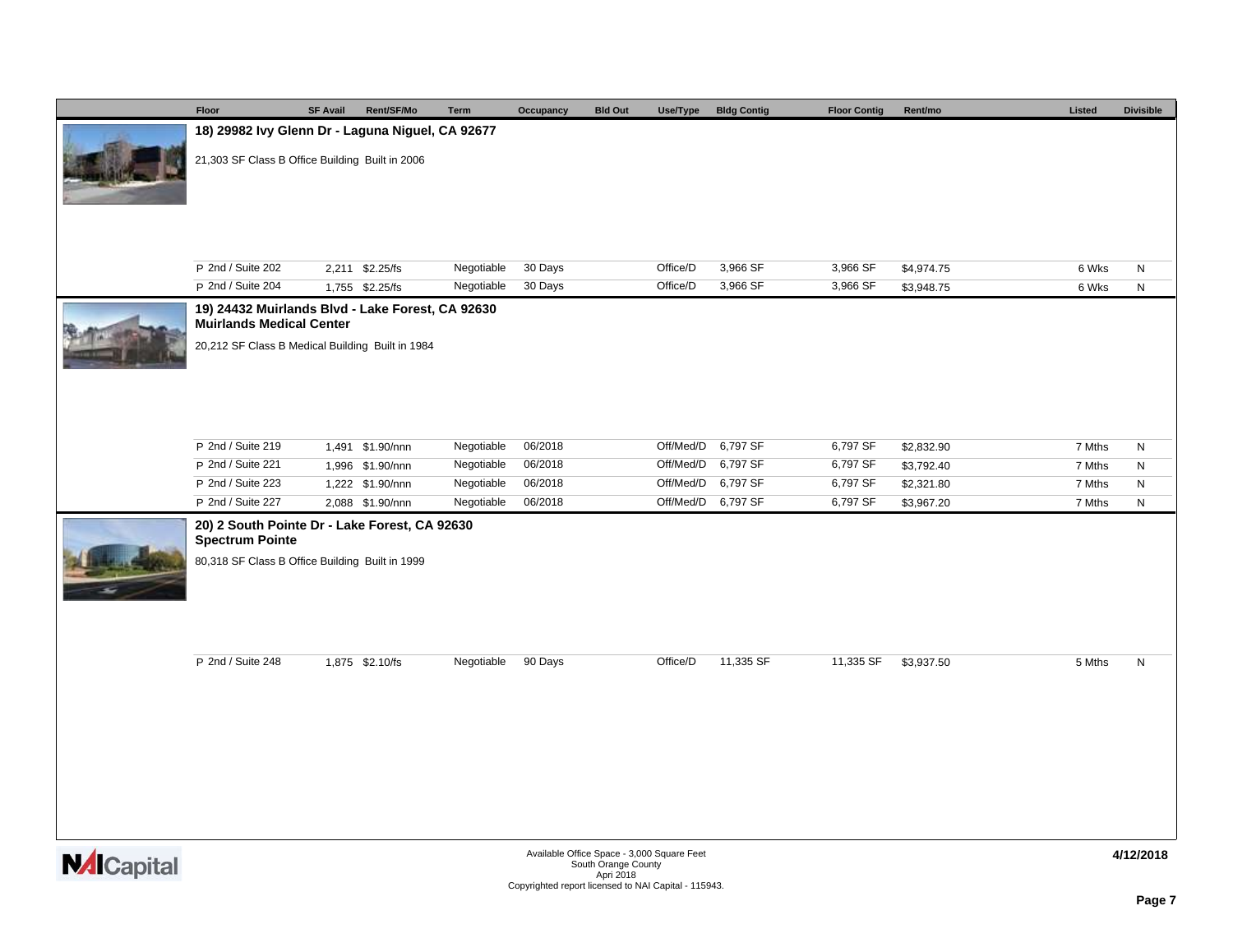|                    | Floor                                                            | <b>SF Avail</b> | Rent/SF/Mo                         | Term                     | Occupancy        | <b>Bld Out</b>                                                    | Use/Type | <b>Bldg Contig</b>   | <b>Floor Contig</b>  | Rent/mo                  | Listed           | <b>Divisible</b> |
|--------------------|------------------------------------------------------------------|-----------------|------------------------------------|--------------------------|------------------|-------------------------------------------------------------------|----------|----------------------|----------------------|--------------------------|------------------|------------------|
|                    | 21) 25950 Acero - Mission Viejo, CA 92691                        |                 |                                    |                          |                  |                                                                   |          |                      |                      |                          |                  |                  |
|                    | <b>Highpointe II - Highpark Business Center</b>                  |                 |                                    |                          |                  |                                                                   |          |                      |                      |                          |                  |                  |
|                    | 49,335 SF Class A Office Building Built in 1990                  |                 |                                    |                          |                  |                                                                   |          |                      |                      |                          |                  |                  |
|                    |                                                                  |                 |                                    |                          |                  |                                                                   |          |                      |                      |                          |                  |                  |
|                    |                                                                  |                 |                                    |                          |                  |                                                                   |          |                      |                      |                          |                  |                  |
|                    |                                                                  |                 |                                    |                          |                  |                                                                   |          |                      |                      |                          |                  |                  |
|                    |                                                                  |                 |                                    |                          |                  |                                                                   |          |                      |                      |                          |                  |                  |
|                    | P 2nd / Suite 200<br>P 2nd / Suite 240                           |                 | 2,412 \$2.45/fs<br>1,940 \$2.45/fs | Negotiable<br>Negotiable | Vacant<br>Vacant | Full Build-OuOffice/D<br>Full Build-OuOffice/D                    |          | 4,352 SF<br>4,352 SF | 4,352 SF<br>4,352 SF | \$5,909.40<br>\$4,753.00 | 13 Mths<br>7 Wks | N<br>N           |
|                    |                                                                  |                 |                                    |                          |                  |                                                                   |          |                      |                      |                          |                  |                  |
|                    | 22) 23120 Alicia Pky - Mission Viejo, CA 92692<br>Lakeside Plaza |                 |                                    |                          |                  |                                                                   |          |                      |                      |                          |                  |                  |
|                    | 20,625 SF Class B Office Building Built in 1990                  |                 |                                    |                          |                  |                                                                   |          |                      |                      |                          |                  |                  |
|                    |                                                                  |                 |                                    |                          |                  |                                                                   |          |                      |                      |                          |                  |                  |
|                    |                                                                  |                 |                                    |                          |                  |                                                                   |          |                      |                      |                          |                  |                  |
|                    |                                                                  |                 |                                    |                          |                  |                                                                   |          |                      |                      |                          |                  |                  |
|                    |                                                                  |                 |                                    |                          |                  |                                                                   |          |                      |                      |                          |                  |                  |
|                    | P 1st / Suite 110                                                |                 | 1,000-\$2.00/fs                    | $1-4$ yrs                | 30 Days          |                                                                   | Office/D | 6,000 SF             | 6,000 SF             | \$12,000.00              |                  | 18 Mths to 1,000 |
|                    |                                                                  | 6,000           |                                    |                          |                  |                                                                   |          |                      |                      |                          |                  |                  |
|                    | 23) 28752 Marguerite Pky - Mission Viejo, CA 92692               |                 |                                    |                          |                  |                                                                   |          |                      |                      |                          |                  |                  |
|                    |                                                                  |                 |                                    |                          |                  |                                                                   |          |                      |                      |                          |                  |                  |
|                    | 16,200 SF Class B Office Building Built in 1974                  |                 |                                    |                          |                  |                                                                   |          |                      |                      |                          |                  |                  |
|                    |                                                                  |                 |                                    |                          |                  |                                                                   |          |                      |                      |                          |                  |                  |
|                    |                                                                  |                 |                                    |                          |                  |                                                                   |          |                      |                      |                          |                  |                  |
|                    |                                                                  |                 |                                    |                          |                  |                                                                   |          |                      |                      |                          |                  |                  |
|                    |                                                                  |                 |                                    |                          |                  |                                                                   |          |                      |                      |                          |                  |                  |
|                    | P 2nd / Suite 1                                                  | 3,500           | 550- \$1.69/mg                     | $2-5$ yrs                | Vacant           | Full Build-OuOffice/D                                             |          | 3,500 SF             | 3,500 SF             | \$5,915.00               | 20 Mths          | to 550           |
|                    |                                                                  |                 |                                    |                          |                  |                                                                   |          |                      |                      |                          |                  |                  |
|                    | 24) 26691 Plaza Dr - Mission Viejo, CA 92691<br>Los Altos Plaza  |                 |                                    |                          |                  |                                                                   |          |                      |                      |                          |                  |                  |
|                    | 38,758 SF Class B Office Building Built in 1990                  |                 |                                    |                          |                  |                                                                   |          |                      |                      |                          |                  |                  |
|                    |                                                                  |                 |                                    |                          |                  |                                                                   |          |                      |                      |                          |                  |                  |
|                    |                                                                  |                 |                                    |                          |                  |                                                                   |          |                      |                      |                          |                  |                  |
|                    |                                                                  |                 |                                    |                          |                  |                                                                   |          |                      |                      |                          |                  |                  |
|                    |                                                                  |                 |                                    |                          |                  |                                                                   |          |                      |                      |                          |                  |                  |
|                    | P 1st / Suite 150                                                |                 | 1,200- Withheld                    | Negotiable               | 30 Days          | Partial Build-Off/Med/D 3,000 SF                                  |          |                      | 3,000 SF             | Withheld                 |                  | 64 Mths to 1,200 |
|                    |                                                                  | 3,000           |                                    |                          |                  | Out                                                               |          |                      |                      |                          |                  |                  |
|                    |                                                                  |                 |                                    |                          |                  |                                                                   |          |                      |                      |                          |                  |                  |
| <b>NAI</b> Capital |                                                                  |                 |                                    |                          |                  | Available Office Space - 3,000 Square Feet<br>South Orange County |          |                      |                      |                          |                  | 4/12/2018        |
|                    |                                                                  |                 |                                    |                          |                  | Apri 2018<br>Copyrighted report licensed to NAI Capital - 115943. |          |                      |                      |                          |                  |                  |